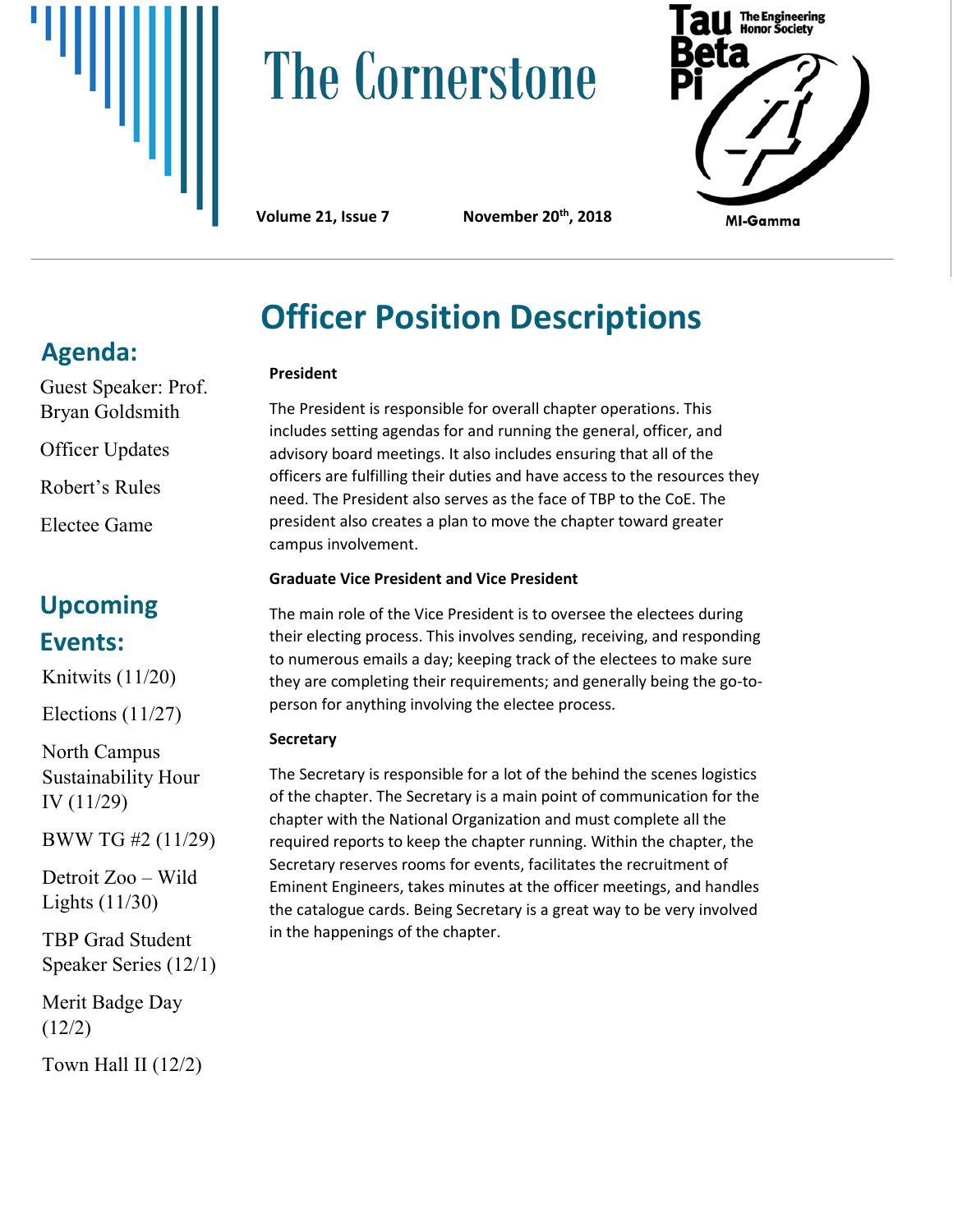## **Officer Position Descriptions**

#### **Treasurer** (Usually a fiscal year position)

The main role of the Treasurer is to keep track of the finances for the chapter. This involves setting the budget at the beginning of each semester and keeping track of daily expenses for the chapter. The Treasurer must go to SOAS 1-2 times per week to process reimbursements for the chapter. Furthermore, the Treasurer must also register with CSG before the fall semester. Additionally, the Treasurer is also responsible for collecting all the electees dues. This officer position lasts two semesters and when the second semester is completed the treasurer will complete the tax return for the chapter.

#### **External Vice Presidents** (2 semesters)

The External Vice Presidents are responsible for coordinating interviews for the College of Engineering Leaders and Honors Awards to be presented at Honors Brunch. Additionally, they serve as two of the directors for the annual SWE/TBP Career Fair along with counterparts from the Society of Women Engineers. If interested, you must apply on the website.

#### **Service Coordinator**

The Service Coordinator is responsible for finding project leaders to plan service events and help them through the planning process when necessary. You are also responsible for working with other organizations who contact TBP looking for volunteers at various community service events. The Service Coordinator is additionally tasked with selecting the Book Swap Chairs and helping run the Book Swap at the beginning of the semester.

#### **Professional Development Officer** (2 semesters)

The Professional Development Officer is responsible for running the professional development committee which plans PD events. The biggest component of this position is planning Corporate Information Sessions and communicating with the chapter president and companies. The PD officer also announces PD events weekly.

#### **Activities Officer**

The Activities Officer oversees social events, running the IM Sports teams, and coordinating the end of semester banquet. Having regular transportation is recommended but is not required. Social events include TG's, IM Sports, Game Nights, Intersociety Events, etc. K-12 Outreach Officers K-12 Outreach officers organize MindSET modules, communicate with schools, coordinate volunteers, purchase supplies, and organize rides.

#### **Campus Outreach Officer**

The main responsibility of the campus outreach officer is to coordinate TBP's free one-on-one tutoring service. This position involves checking your email as often as possible. A new responsibility for campus outreach is coordinating the Hot Chocolate Effect. You set up and organize volunteers to promote TBP while providing free hot chocolate to students who are getting out of their Engr 101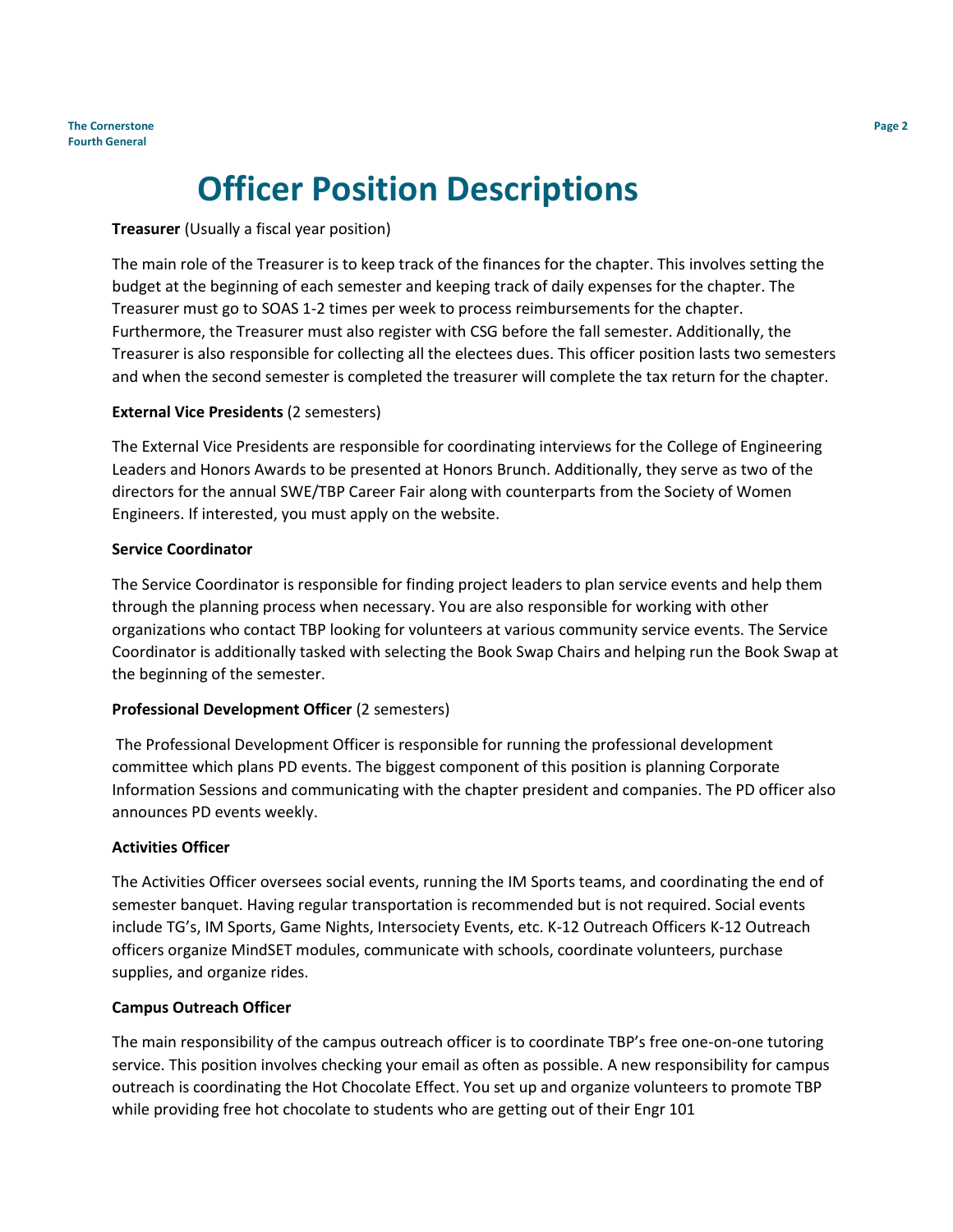## **Officer Position Descriptions**

exams. The officer also looks for new tutoring opportunities and tries to implement any that are feasible.

#### **Chapter Development**

The Chapter Development Officer is responsible for pursuing new opportunities and investigating new ideas to improve the chapter and positively impact the community. This also involves running New Initiatives meetings, where members of the chapter discuss ways we can improve Michigan Gamma. Recent topics of discussion include brainstorming new K-12 Outreach initiatives and ways to improve interchapter relations

#### **Publicity**

The Publicity Officer sends out the weekly announcements. Other responsibilities include managing the Facebook Instagram, Flickr, and Twitter pages, and designing posters and flyers for TBP events.

#### **Membership**

The Membership Officer has one of the most important roles for meetings: ordering food! Membership also keeps track of DA/PA status and their gifts, designing and ordering apparel, creating meeting signins and managing the chapter's email lists.

#### **Historian**

Historian oversees compiling and publishing The Cornerstone for all meetings. In addition, the Historian also publishes the Alumni Newsletter for each month. This position is great for someone with a slightly creative side and who loves to write and edit. It is also a great way to become introduced to the officer corps.

#### **K-12 Outreach**

Officers K-12 Outreach officers organize MindSET modules, communicate with schools, coordinate volunteers, purchase supplies, and organize rides. We are also working to start new K-12 Projects and incorporate a K-12 Outreach Committee.